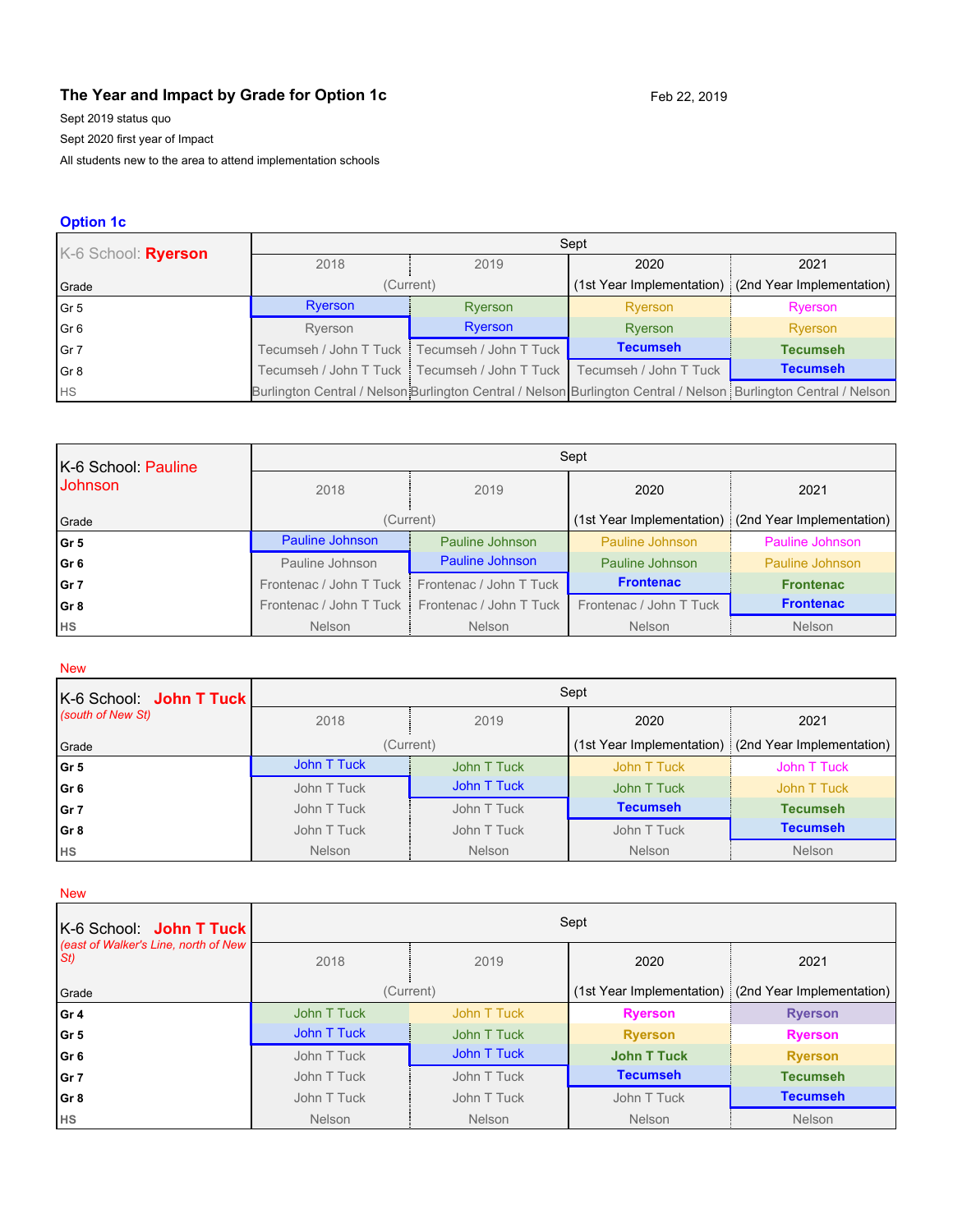### **The Year and Impact by Grade for Scenario 3c** Feb 22, 2019

Sept 2019 status quo

Sept 2020 first year of Impact

All students new to the area to attend implementation schools

#### **Scenario 3c**

#### New K-6 School: **Ryerson**  *(west of Cumberland Ave)* Sept 2018 2019 2020 2021 Grade **Grade** (Current) (Current) (1st Year Implementation) (2nd Year Implementation) **Gr 3** Ryerson Ryerson Ryerson Recumseh Tecumseh Tecumseh **Gr 4** Ryerson **Rights Ryerson Ryerson Ryerson** Recumseh Tecumseh **Gr 5** Ryerson Ryerson Ryerson **Tecumseh Tecumseh** Tecumseh **Gr 6 Case Contract Contract Contract Ryerson** Ryerson Ryerson Ryerson Ryerson Ryerson Ryerson Ryerson Ryerson **Gr 7** Tecumseh | Tecumseh | Tecumseh | Tecumseh | Tecumseh **Gr 8** Tecumseh Tecumseh Tecumseh Tecumseh Tecumseh Tecumseh **HS** Burlington Central Burlington Central Burlington Central Burlington Central Burlington Central Burlington Central

| K-6 School: Ryerson      |                        |                        |                 |                                                       |
|--------------------------|------------------------|------------------------|-----------------|-------------------------------------------------------|
| (east of Cumberland Ave) | 2018                   | 2019                   | 2020            | 2021                                                  |
| Grade                    |                        | (Current)              |                 | (1st Year Implementation) : (2nd Year Implementation) |
| l Gr 5                   | <b>Ryerson</b>         | Ryerson                | Ryerson         | Ryerson                                               |
| l Gr 6                   | Rverson                | Ryerson                | Ryerson         | Ryerson                                               |
| l Gr 7                   | Tecumseh / John T Tuck | Tecumseh / John T Tuck | <b>Tecumseh</b> | <b>Tecumseh</b>                                       |
| Gr 8                     | Tecumseh / John T Tuck | Tecumseh / John T Tuck | John T. Tuck    | <b>Tecumseh</b>                                       |
| <b>HS</b>                | Nelson                 | <b>Nelson</b>          | <b>Nelson</b>   | Nelson                                                |

| K-6 School: Pauline | Sept                    |                         |                         |                                                       |
|---------------------|-------------------------|-------------------------|-------------------------|-------------------------------------------------------|
| <b>Johnson</b>      | 2018                    | 2019                    | 2020                    | 2021                                                  |
| Grade               |                         | (Current)               |                         | (1st Year Implementation) : (2nd Year Implementation) |
| l Gr 5              | Pauline Johnson         | Pauline Johnson         | Pauline Johnson         | Pauline Johnson                                       |
| Gr <sub>6</sub>     | Pauline Johnson         | Pauline Johnson         | Pauline Johnson         | Pauline Johnson                                       |
| l Gr 7              | Frontenac / John T Tuck | Frontenac / John T Tuck | <b>Frontenac</b>        | <b>Frontenac</b>                                      |
| Gr 8                | Frontenac / John T Tuck | Frontenac / John T Tuck | Frontenac / John T Tuck | <b>Frontenac</b>                                      |
| <b>HS</b>           | <b>Nelson</b>           | <b>Nelson</b>           | <b>Nelson</b>           | Nelson                                                |

| Statsu Quo                       |             |               |                           |                           |  |
|----------------------------------|-------------|---------------|---------------------------|---------------------------|--|
| K-6 School:                      | Sept        |               |                           |                           |  |
| John T Tuck (south of<br>New St) | 2018        | 2019          | 2020                      | 2021                      |  |
| Grade                            |             | (Current)     | (1st Year Implementation) | (2nd Year Implementation) |  |
| Gr 5                             | John T Tuck | John T Tuck   | John T Tuck               | John T Tuck               |  |
| Gr 6                             | John T Tuck | John T Tuck   | John T Tuck               | John T Tuck               |  |
| Gr 7                             | John T Tuck | John T Tuck   | John T Tuck               | John T Tuck               |  |
| Gr <sub>8</sub>                  | John T Tuck | John T Tuck   | John T Tuck               | John T Tuck               |  |
| <b>HS</b>                        | Nelson      | <b>Nelson</b> | <b>Nelson</b>             | Nelson                    |  |

| K-6 School:                             | Sept        |             |                           |                           |                           |  |
|-----------------------------------------|-------------|-------------|---------------------------|---------------------------|---------------------------|--|
| <b>John T Tuck</b><br>(north of New St) | 2018        | 2019        | 2020                      | 2021                      | 2022                      |  |
| Grade                                   | (Current)   |             | (1st Year Implementation) | (2nd Year Implementation) | (3rd Year Implementation) |  |
| Gr <sub>3</sub>                         | John T Tuck | John T Tuck | <b>Ryerson</b>            | <b>Ryerson</b>            | <b>Ryerson</b>            |  |
| $Gr 4*$                                 | John T Tuck | John T Tuck | <b>Ryerson</b>            | <b>Ryerson</b>            | <b>Ryerson</b>            |  |
| Gr 5                                    | John T Tuck | John T Tuck | <b>Ryerson</b>            | <b>Ryerson</b>            | <b>Ryerson</b>            |  |
| Gr 6                                    | John T Tuck | John T Tuck | John T Tuck               | <b>Ryerson</b>            | <b>Ryerson</b>            |  |
| Gr 7                                    | John T Tuck | John T Tuck | John T Tuck               | John T Tuck               | <b>Tecumseh</b>           |  |
| Gr <sub>8</sub>                         | John T Tuck | John T Tuck | John T Tuck               | John T Tuck               | John T Tuck               |  |
| <b>HS</b>                               | Nelson      | Nelson      | Nelson                    | Nelson                    | <b>Nelson</b>             |  |

Current Gr 4 remains at John T Tuck for 2020 to avoid transitioning to Ryerson for one year thus eliminating an extra move.